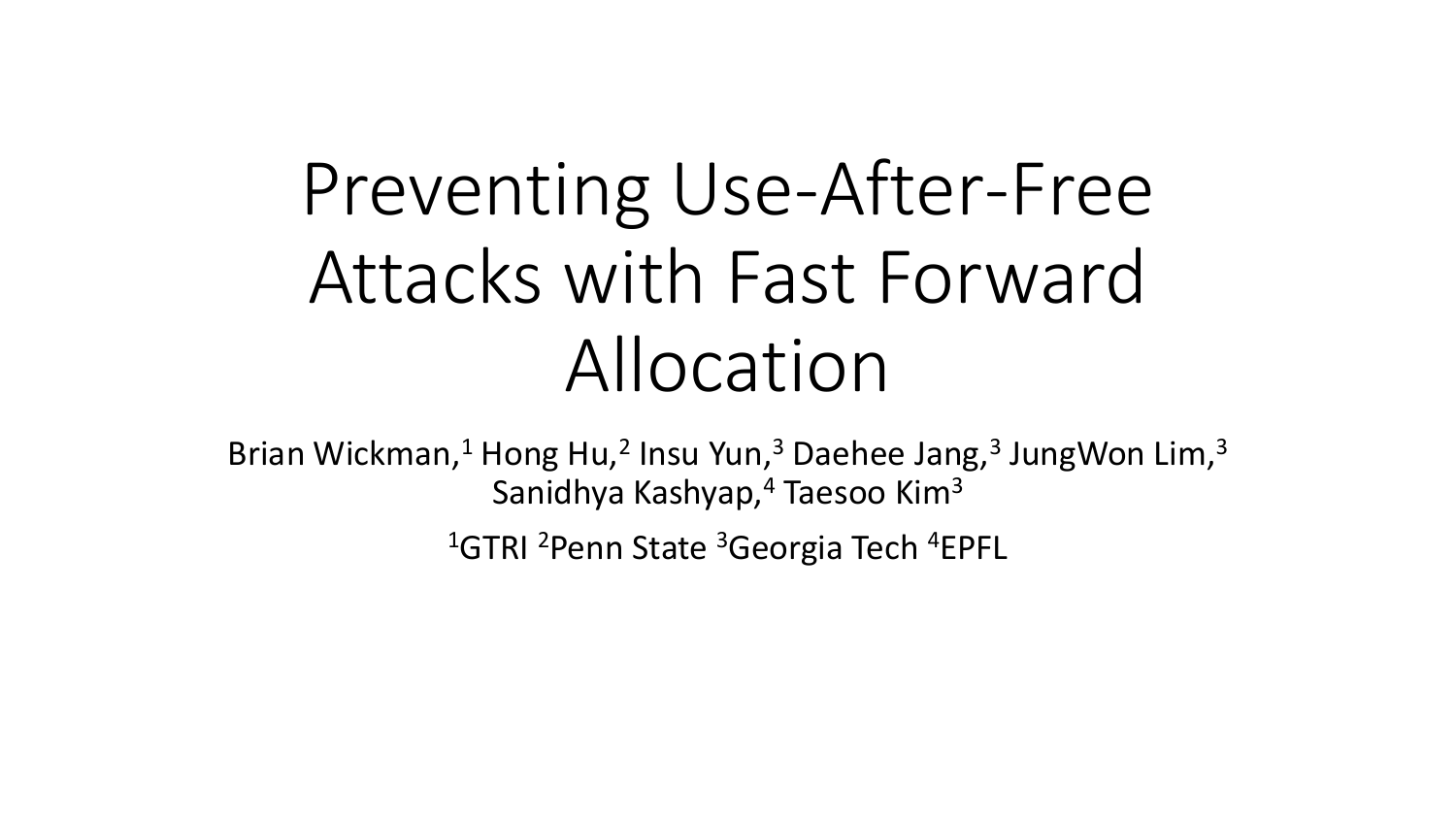### Use After Free

- A problem in memory unsafe languages like C
- Occurs when a program accesses memory it has previously marked as unused (free)
- If attackers can control this freed memory, normal program execution can be subverted

$$
p = \text{malloc}(1); \quad p \longrightarrow \text{Ind}(1) \text{ for } p \longrightarrow \text{Ind}(1) \text{ for } p \longrightarrow \text{Ind}(1) \text{ for } p \longrightarrow \text{Ind}(1) \text{ for } p \longrightarrow \text{Ind}(1) \text{ for } p \longrightarrow \text{Ind}(1) \text{ for } p \longrightarrow \text{Ind}(1) \text{ for } p \longrightarrow \text{Ind}(1) \text{ for } p \longrightarrow \text{Ind}(1) \text{ for } p \longrightarrow \text{Ind}(1) \text{ for } p \longrightarrow \text{Ind}(1) \text{ for } p \longrightarrow \text{Ind}(1) \text{ for } p \longrightarrow \text{Ind}(1) \text{ for } p \longrightarrow \text{Ind}(1) \text{ for } p \longrightarrow \text{Ind}(1) \text{ for } p \longrightarrow \text{Ind}(1) \text{ for } p \longrightarrow \text{Ind}(1) \text{ for } p \longrightarrow \text{Ind}(1) \text{ for } p \longrightarrow \text{Ind}(1) \text{ for } p \longrightarrow \text{Ind}(1) \text{ for } p \longrightarrow \text{Ind}(1) \text{ for } p \longrightarrow \text{Ind}(1) \text{ for } p \longrightarrow \text{Ind}(1) \text{ for } p \longrightarrow \text{Ind}(1) \text{ for } p \longrightarrow \text{Ind}(1) \text{ for } p \longrightarrow \text{Ind}(1) \text{ for } p \longrightarrow \text{Ind}(1) \text{ for } p \longrightarrow \text{Ind}(1) \text{ for } p \longrightarrow \text{Ind}(1) \text{ for } p \longrightarrow \text{Ind}(1) \text{ for } p \longrightarrow \text{Ind}(1) \text{ for } p \longrightarrow \text{Ind}(1) \text{ for } p \longrightarrow \text{Ind}(1) \text{ for } p \longrightarrow \text{Ind}(1) \text{ for } p \longrightarrow \text{Ind}(1) \text{ for } p \longrightarrow \text{Ind}(1) \text{ for } p \longrightarrow \text{Ind}(1) \text{ for } p \longrightarrow \text{Ind}(1) \text{ for } p \longrightarrow \text{Ind}(1) \text{ for } p \longrightarrow \text{Ind}(1) \text{ for } p \longrightarrow \text{Ind}(1) \text{ for } p \longrightarrow \text{Ind}(1) \text{ for } p \longrightarrow \text{Ind}(1) \text{ for } p \longrightarrow \text{Ind}(1) \text{ for } p \longrightarrow \text{Ind}(1) \text{ for } p \longrightarrow \text{Ind}(1) \text{ for } p \longrightarrow \text{Ind}(1) \text{ for } p \longrightarrow \text{Ind}(1) \text{ for } p \longrightarrow \text{Ind}(1) \text{ for } p \longrightarrow \text{Ind}(1) \text
$$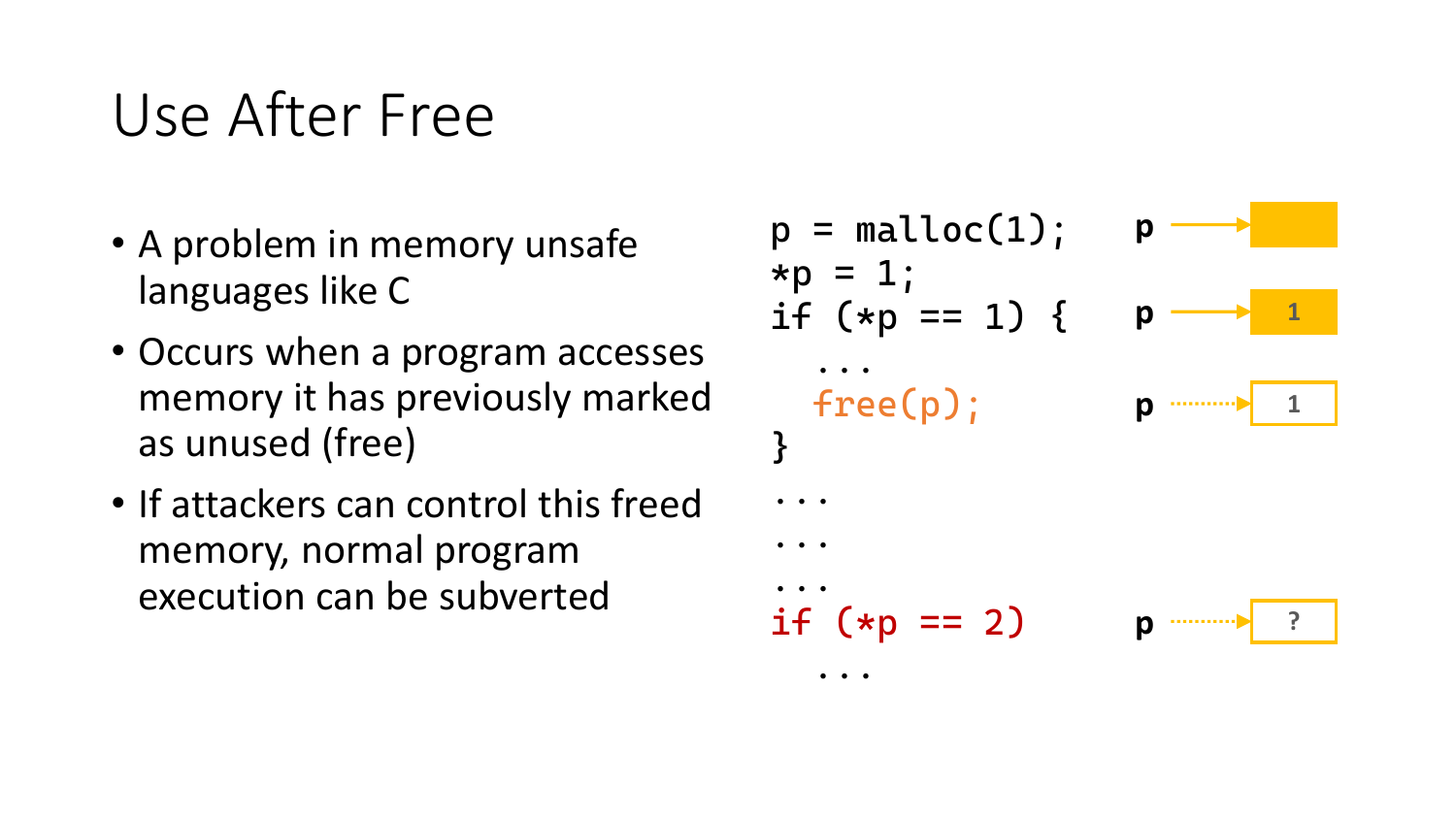## Attacking UAF

• Allocation

• Use

- Free
- Re-assignment
	- Most allocators reuse p's slot for q
- Use
- Use -after -free

$$
p = \text{malloc}(8);
$$
\n
$$
*p = 1;
$$
\n
$$
if (*p == 1) {\{
$$

free(p);

}

 $\bullet$   $\bullet$   $\bullet$  $q =$  malloc(8);  $*q$  = ReadNet(); if  $(*p == 2)$ 

...



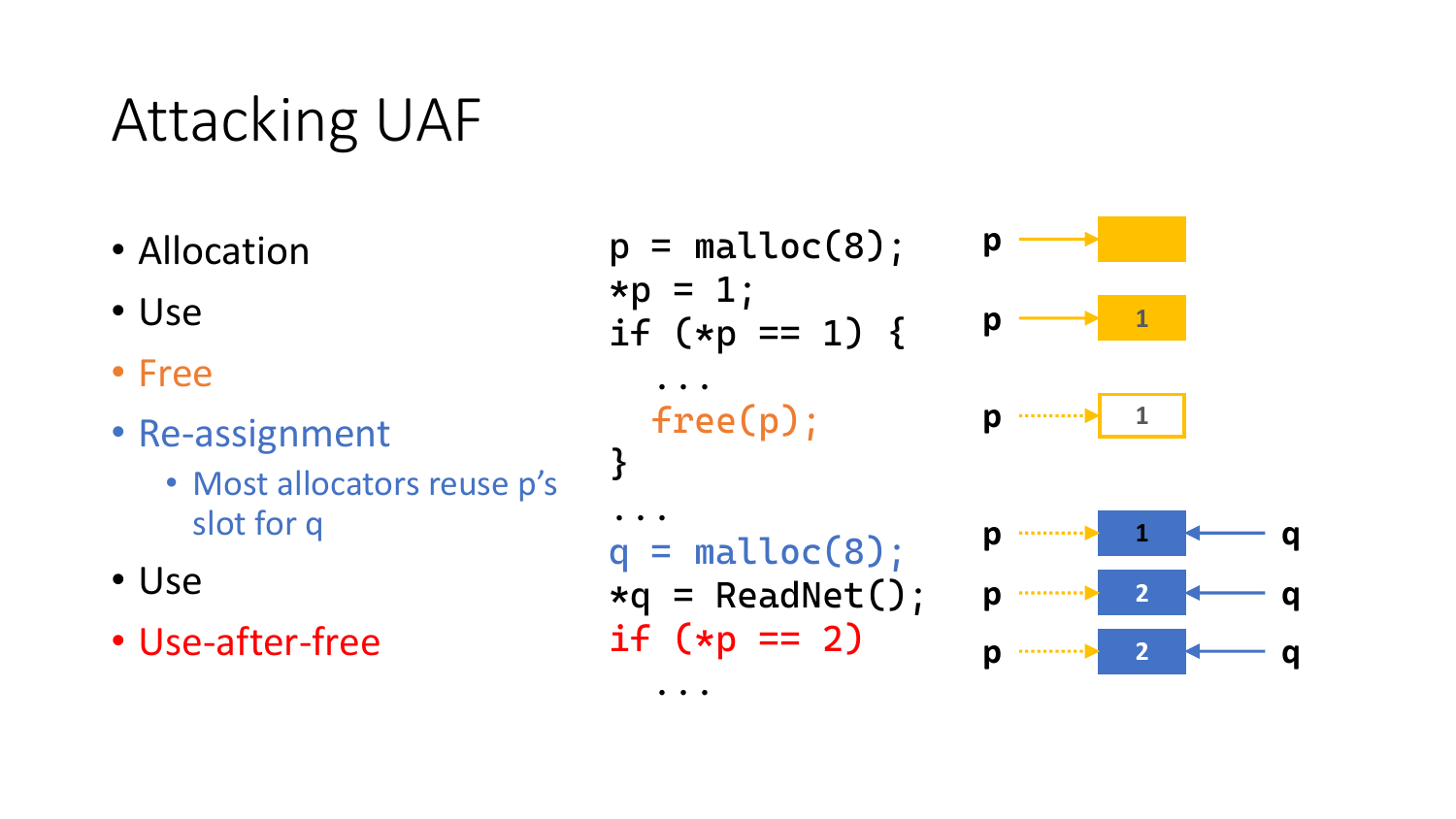## Still a Problem Despite Our Best Efforts

- Pointer invalidation find and disable dangling pointers at runtime
	- Reference counting
	- Garbage collection inspired searching
- UAF detection compiler injected runtime checks
- Allocation randomization don't reuse addresses ... probably
	- Hopefully the attacker's target doesn't get reassigned too quickly
- Restricted reuse
- Page-per-allocation immediately unmap VAs upon free
- None are widely adopted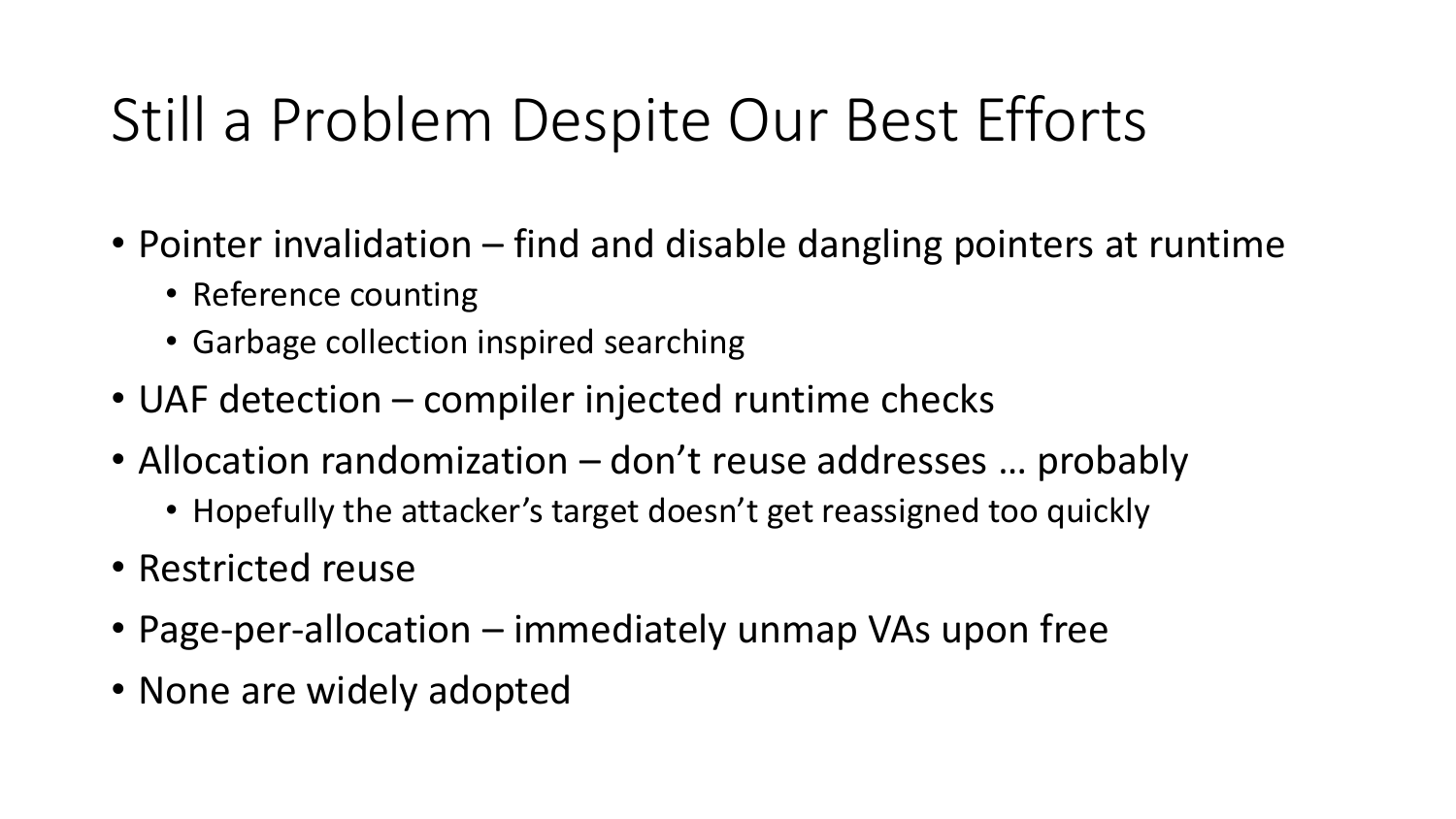## (Re)Introducing One Time Allocation

- What if we just never\* re-use VAs?
	- Doesn't remove the UAF bug
	- Does makes it unexploitable
- The naïve and simplest approach
	- No expensive tracking
	- No custom compilers
- Previously thought impractical
	- We needed 64-bit address space
	- What about CPU overhead?
	- Won't memory be wasted?

```
p = malloc(8);
*p = 1;if (*p == 1) {
  ...
  free(p); 
}
...
q = malloc(8);
*q = ReadNet();
assert(p := q);
if (*p == 2)p
                  p \longrightarrow 1
                  p 1
                          2 q
                    p ?
```
**q**

...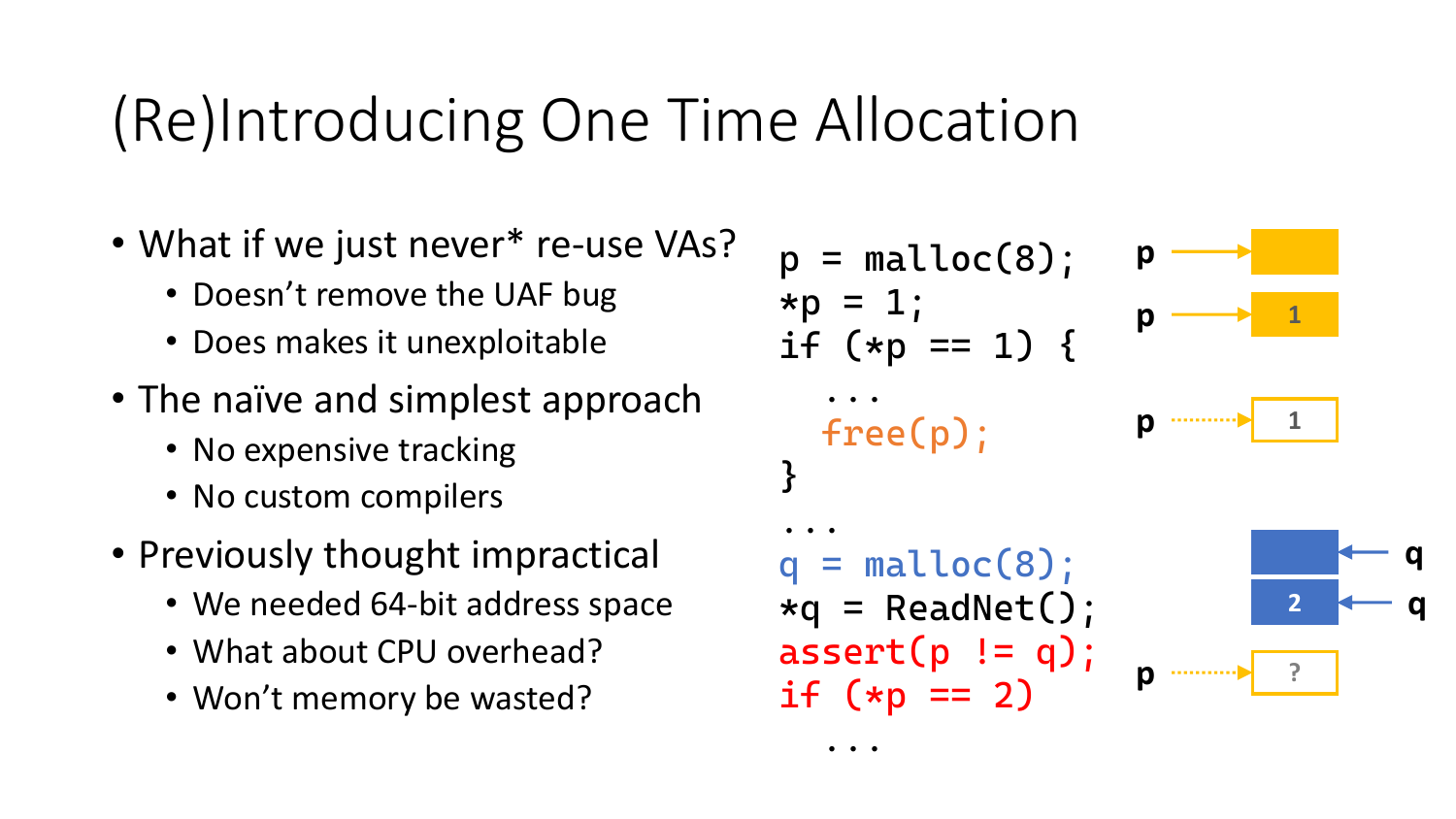### Take 1 - Forward Continuous malloc

- Simple bump pointer allocator
- Address space fragmentation
- Small long-lived allocations prevent releasing pages
- Exhausts VMAs
- This is what early objections to OTA warned about
- Key lesson learned Use batch page release to decrease VMA and CPU usage albeit for an increase in memory consumption

| <b>Benchmark</b> | glibc | <b>FCmalloc</b> |
|------------------|-------|-----------------|
| perlbench        | 4,401 | 58,737          |
| bzip2            | 23    | 35              |
| $_{\rm gcc}$     | 2,753 | 6,525           |
| mcf              | 20    | 31              |
| milc             | 46    | 65              |
| namd             | 128   | 57              |
| gobmk            | 25    | 61              |
| dealII           | 4,760 | 2,322           |
| soplex           | 152   | 99              |
| povray           | 51    | 109             |
| hmmer            | 35    | 197             |
| sjeng            | 20    | 32              |
| libquantum       | 29    | 38              |
| h264ref          | 228   | 89              |
| lbm              | 23    | 34              |
| omnetpp          | 1,164 | 15,933          |
| astar            | 1,762 | 6,726           |
| sphinx3          | 168   | 31,409          |
| xalancbmk        | 2.705 | 68,606          |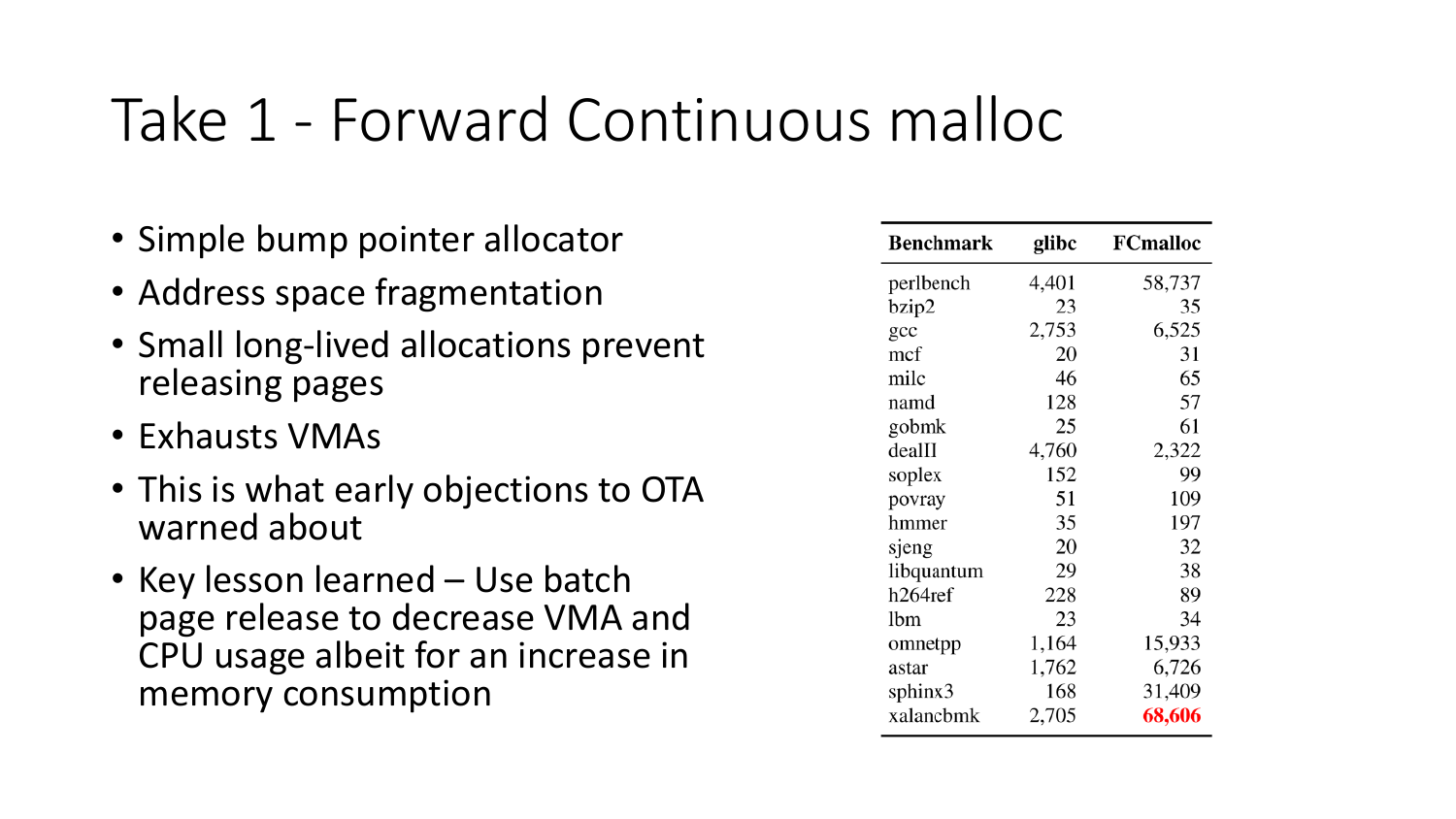## Take 2 - Forward Binning malloc

- Fit allocations into fixed sized buckets
- Put allocations of the same size onto the same pages
- Reduces VMA pressure. Long lived allocations more likely to live together
- Larger allocations round up to page boundary
- Potentially significant memory waste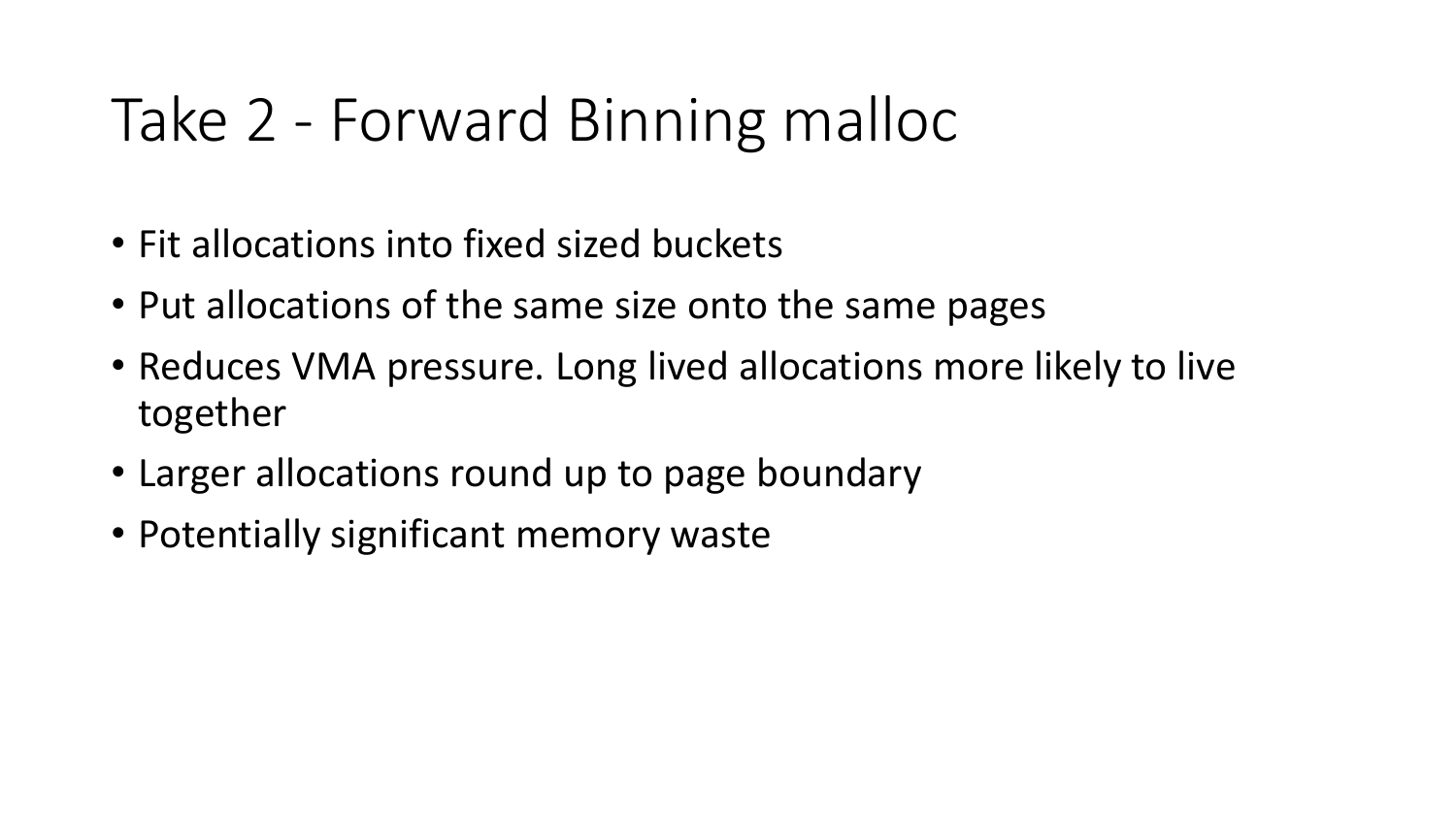### Take 3 - FFmalloc – The best of both

#### **From FCmalloc**

- Allocations > 2048 bytes
- Processor required alignment only – minimize allocation waste
- Tunable "consecutive pages before release" parameter to control CPU vs memory consumption

#### **From FBmalloc**

- Smaller allocations grouped into fixed sized buckets
- Long lived small allocations don't block page release
- Small allocations never cross page boundaries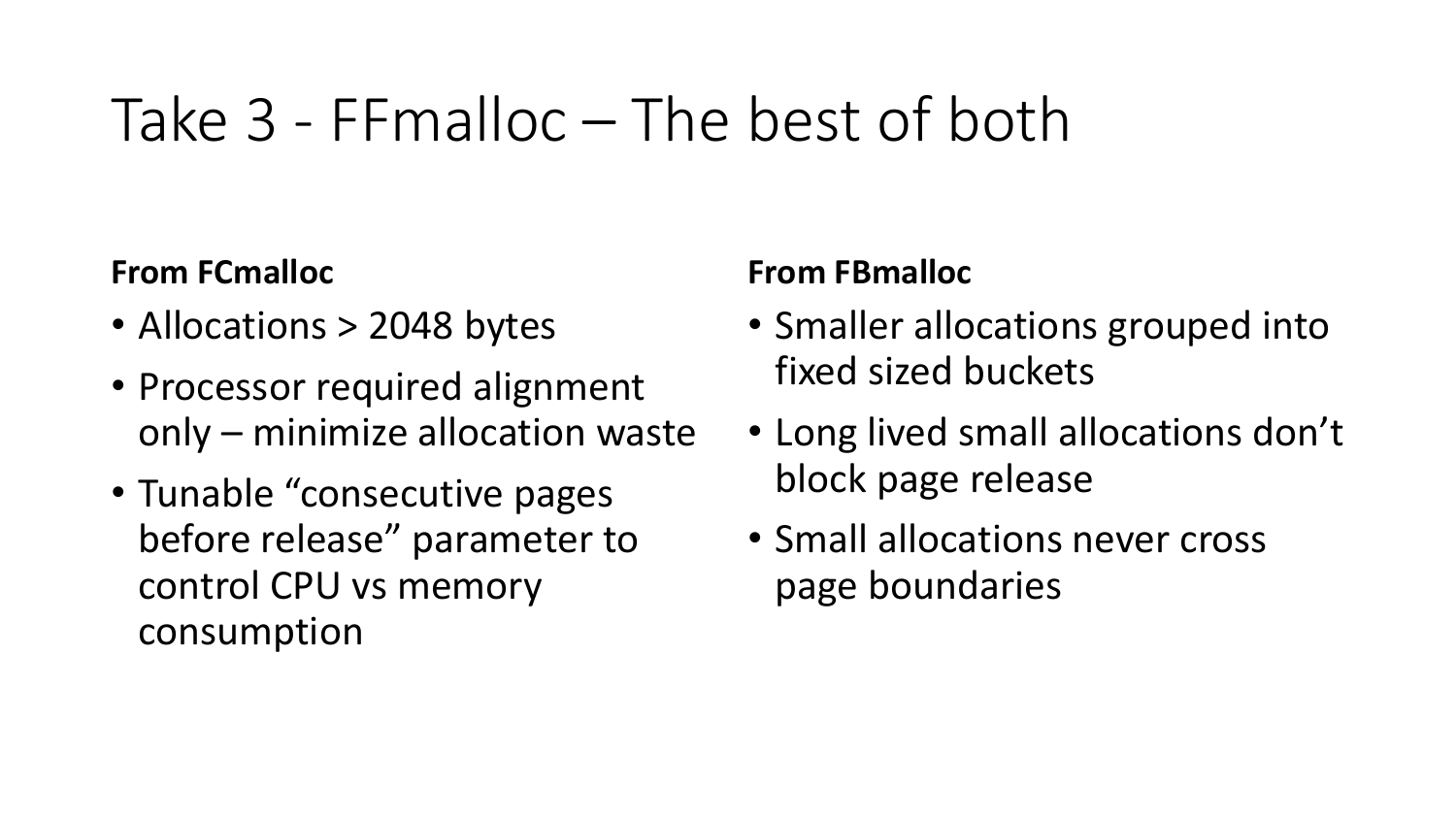## It's Effective

| Program          | ID             | <b>Bug Type</b>          | Link               | <b>Original Attack</b>                            | With the Protection of FFmalloc                           |
|------------------|----------------|--------------------------|--------------------|---------------------------------------------------|-----------------------------------------------------------|
| babyheap         |                | $UAF \longrightarrow DF$ | [10]               | $\blacktriangleright$ Arbitrary code execution    | $\chi$ Exception due to failed info-leak                  |
| childheap        |                | $UAF \longrightarrow DF$ | [10]               | $\blacktriangleright$ Arbitrary code execution    | $\boldsymbol{\times}$ DF detected                         |
| heapbabe         | CTF challenges | $UAF \longrightarrow DF$ | $\lceil 1 \rceil$  | $\blacktriangleright$ Arbitrary code execution    | $\times$ DF detected                                      |
| ghostparty       |                | <b>UAF</b>               | [9]                | $\blacktriangleright$ Arbitrary code execution    | $\overline{\mathsf{X}}$ Exception due to failed info-leak |
| uaf              |                | <b>UAF</b>               | [8]                | $\blacktriangleright$ Arbitrary code execution    | $\chi$ Exploit prevented due to new realloc               |
| PHP 7.0.7        | CVE-2016-5773  | $UAF \longrightarrow DF$ | $\lceil 7 \rceil$  | $\blacktriangleright$ Arbitrary code execution    | $\chi$ Exploit prevented & DF detected                    |
| PHP 5.5.14       | CVE-2015-2787  | <b>UAF</b>               | $\lceil 6 \rceil$  | $\blacktriangleright$ Arbitrary code execution    | $\chi$ Assertion failure (uncontrollable)                 |
| PHP 5.4.44       | CVE-2015-6835  | <b>UAF</b>               | $\lceil 5 \rceil$  | $\blacktriangleright$ Arbitrary memory disclosure | $\chi$ Exploit prevented & run well                       |
| mruby $191ee25$  | $I$ ssue 3515  | <b>UAF</b>               | [23]               | $\blacktriangleright$ Arbitrary memory write      | $\times$ Exploit prevented & run well                     |
| libmimedir 0.5.1 | CVE-2015-3205  | $AF \longrightarrow UAF$ | $\lceil 15 \rceil$ | $\blacktriangleright$ Arbitrary code execution    | $\times$ Exploit prevented & run well                     |
| python 2.7.10    | Issue $24613$  | <b>UAF</b>               | [28]               | $\triangleright$ Restricted memory disclosure     | $\times$ Exploit prevented & run well                     |

UAF: Use-After-Free, DF: Double Free, AF: Arbitrary Free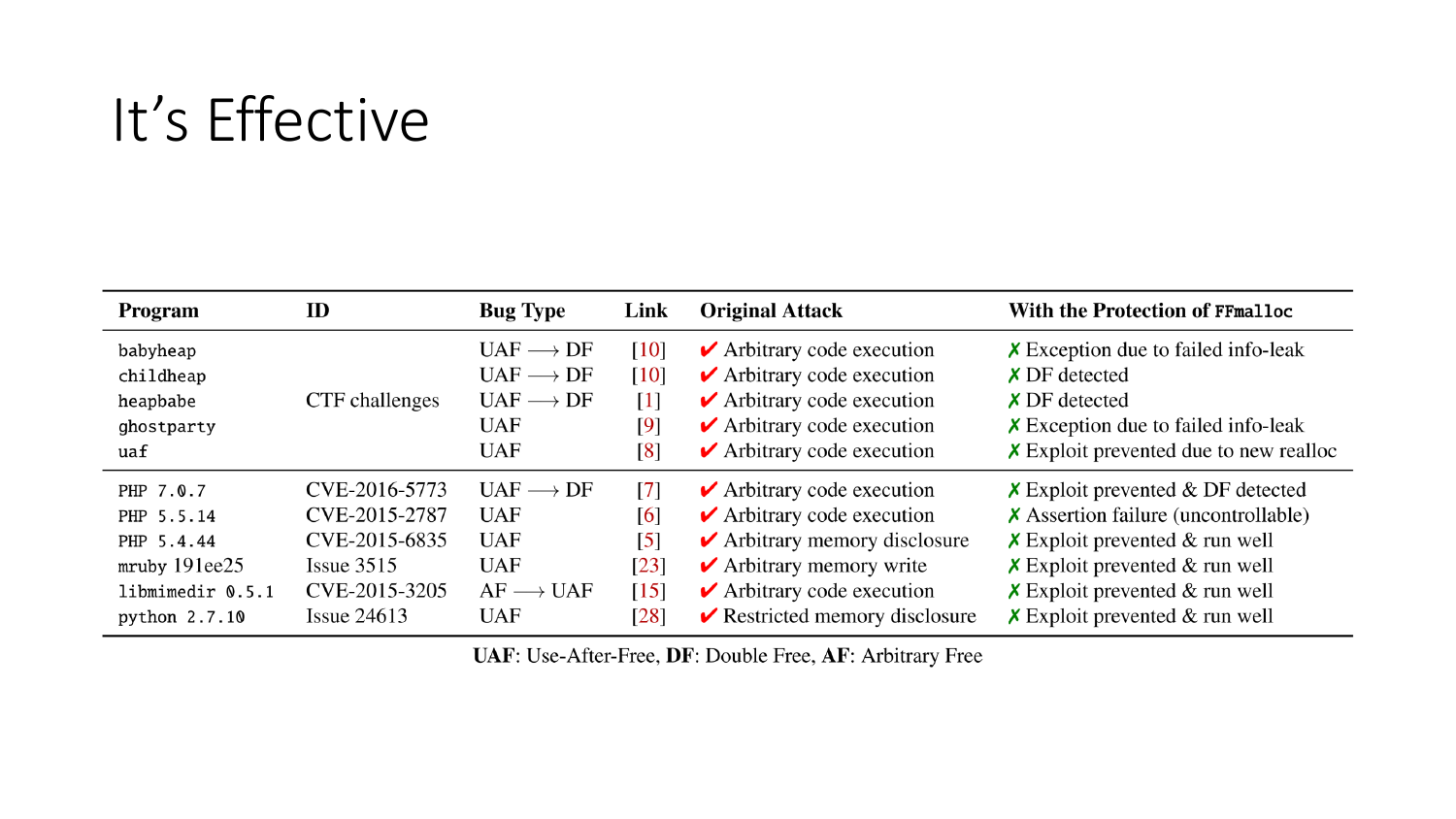### Minimal Single Thread CPU Overhead



- Contrary to intuition, one-timeallocation can perform well.
- FFmalloc out-performed seven previous UAF defense proposals on SPEC benchmarks
- Added only 2.3% overhead to SPEC benchmarks (geometric mean)

**■ FFmalloc ■ FreeGuard ■ pSweeper ■ MarkUs ■ CRCount ■ Oscar ■ DangSan ■ DangNull**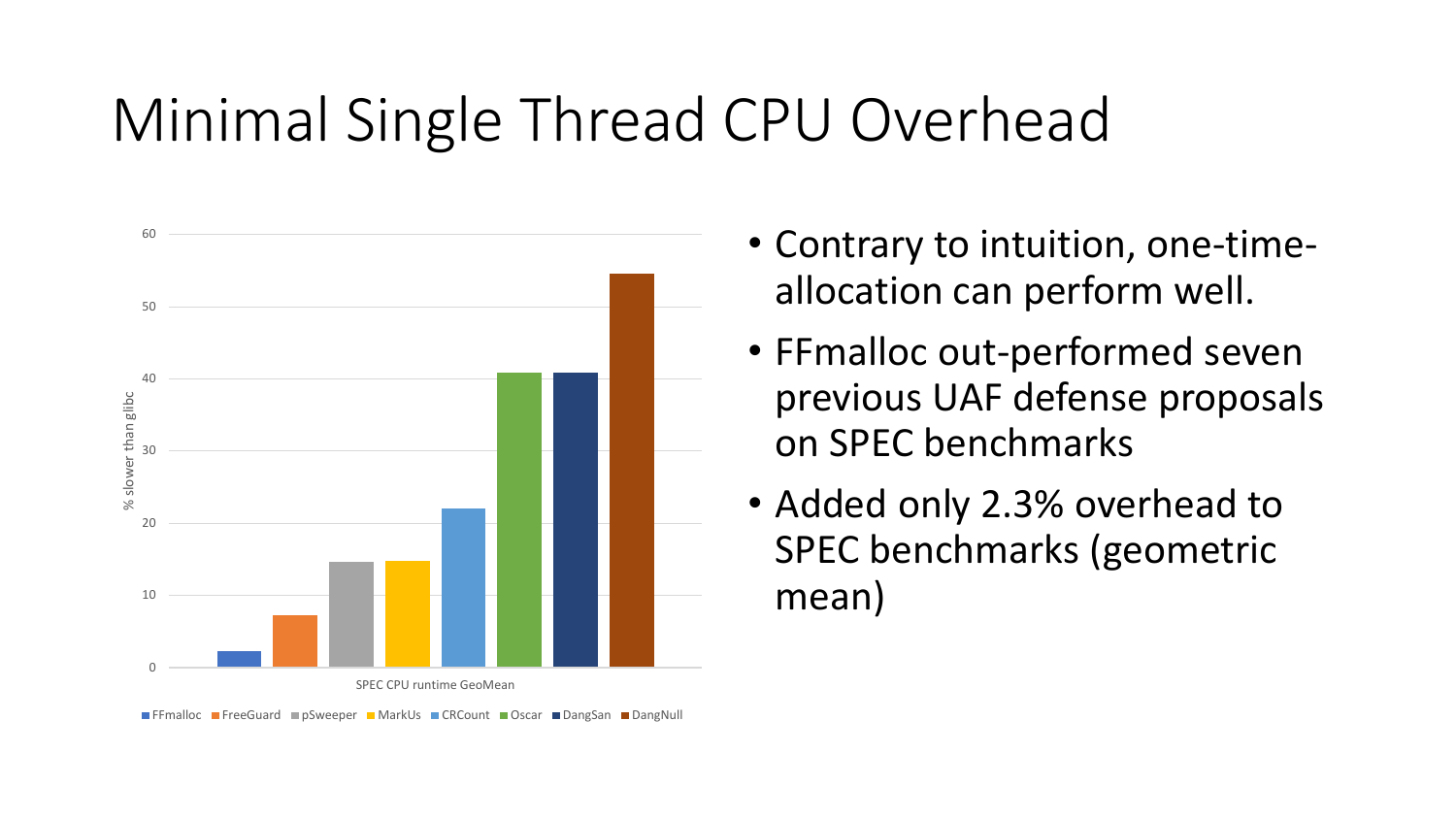### Low Multi-thread CPU Overhead



- On PARSEC, FFmalloc added 22% overhead versus 43% for MarkUs or 1.7% for FreeGuard
- mmap-sem lock in the Linux kernel constrains FFmalloc
	- m(un)map calls on parallel threads get serialized

FFmalloc FreeGuard MarkUs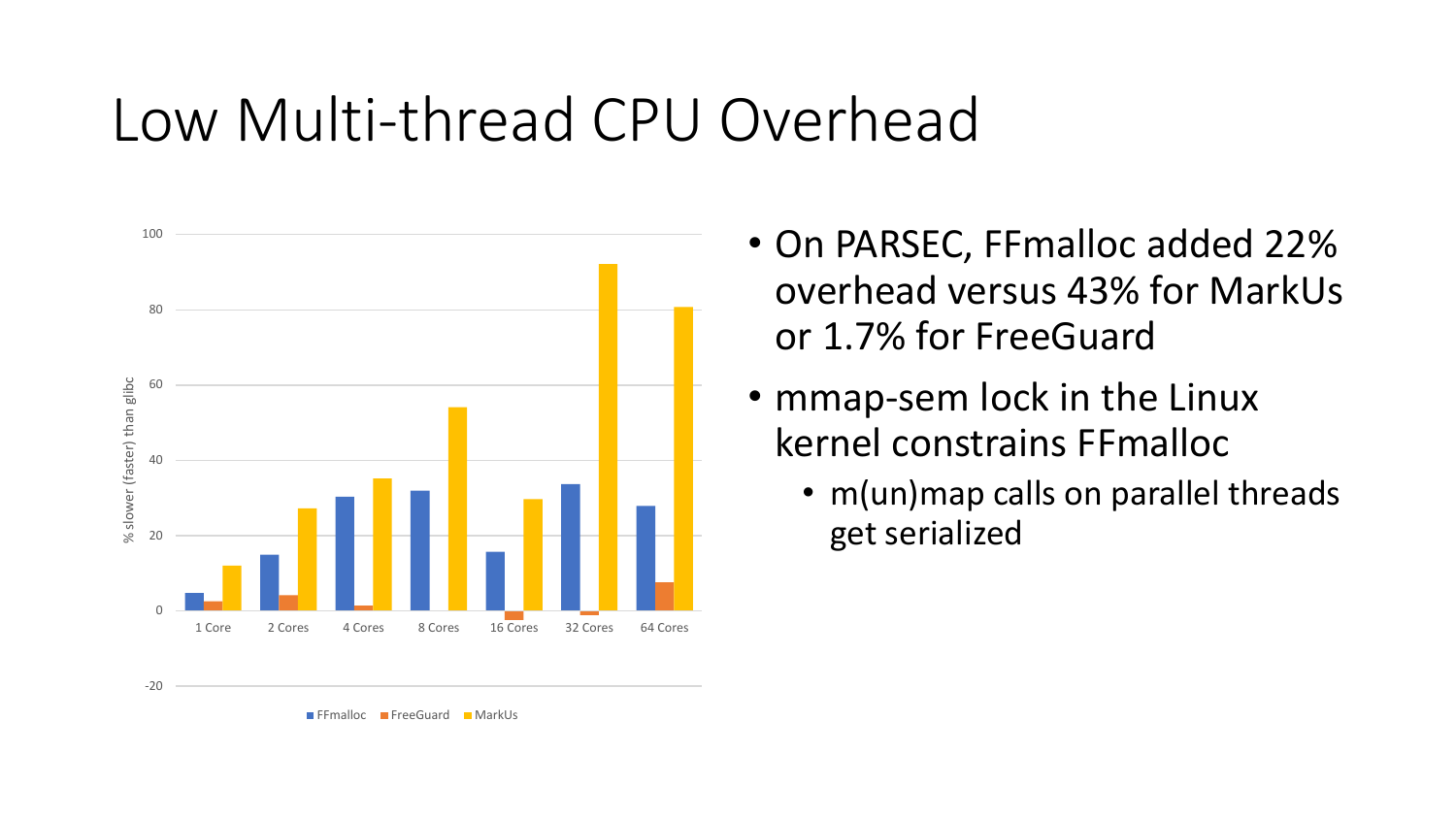### Moderate Memory Overhead



- FFmalloc is neither the best nor worst in terms of imposed memory overhead
- FFmalloc could release pages more aggressively at the cost of additional CPU usage.

**■ FFmalloc ■ FreeGuard ■ pSweeper ■ MarkUs ■ CRCount ■ Oscar ■ DangSan ■ DangNull**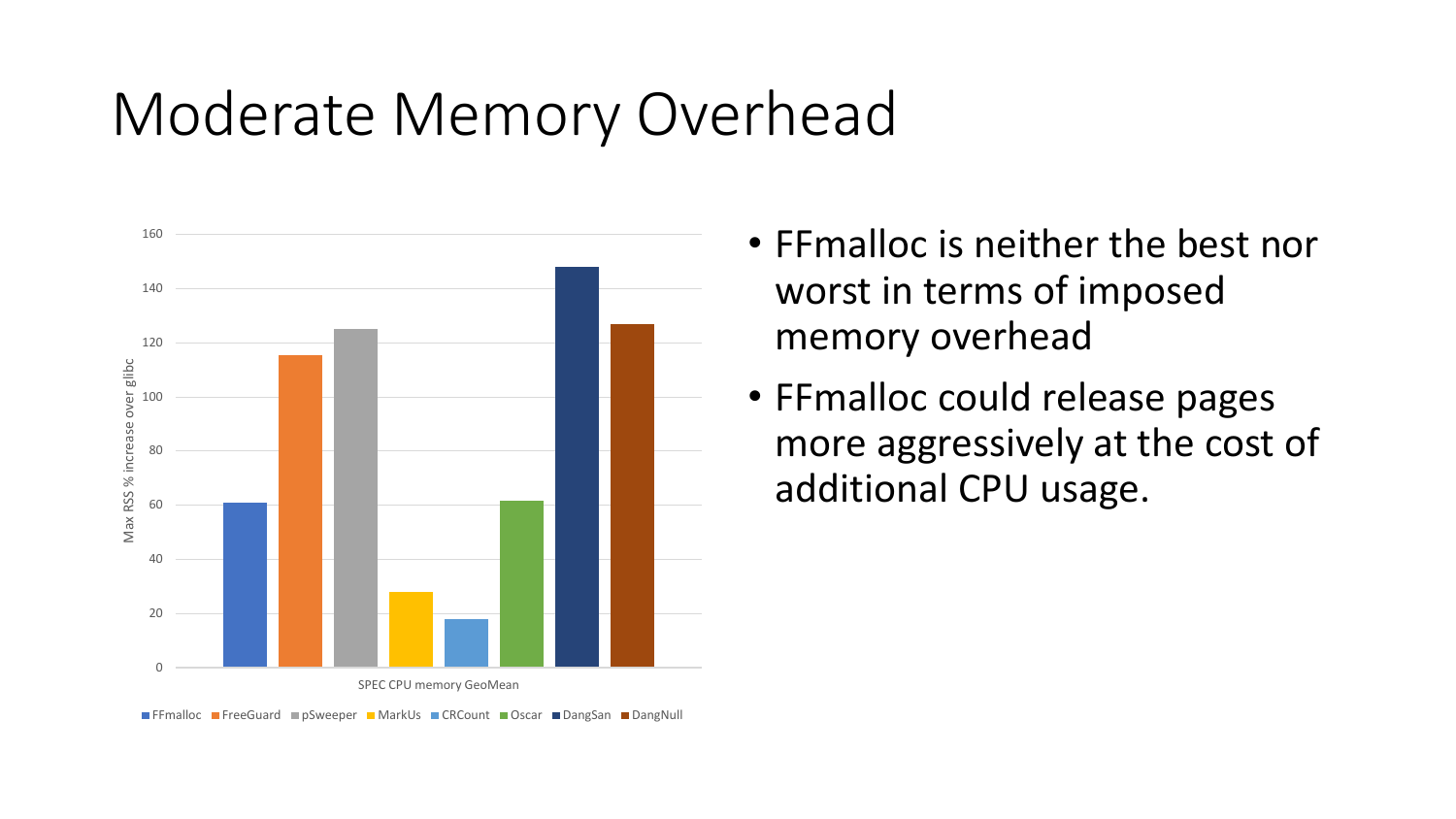## Nginx Load Testing



- Comparable throughput (requests/second serviced) to glibc on an Ngnix webserver
- Memory utilization was high at 5.24x glibc but comparable to FreeGuard and much better than MarkUs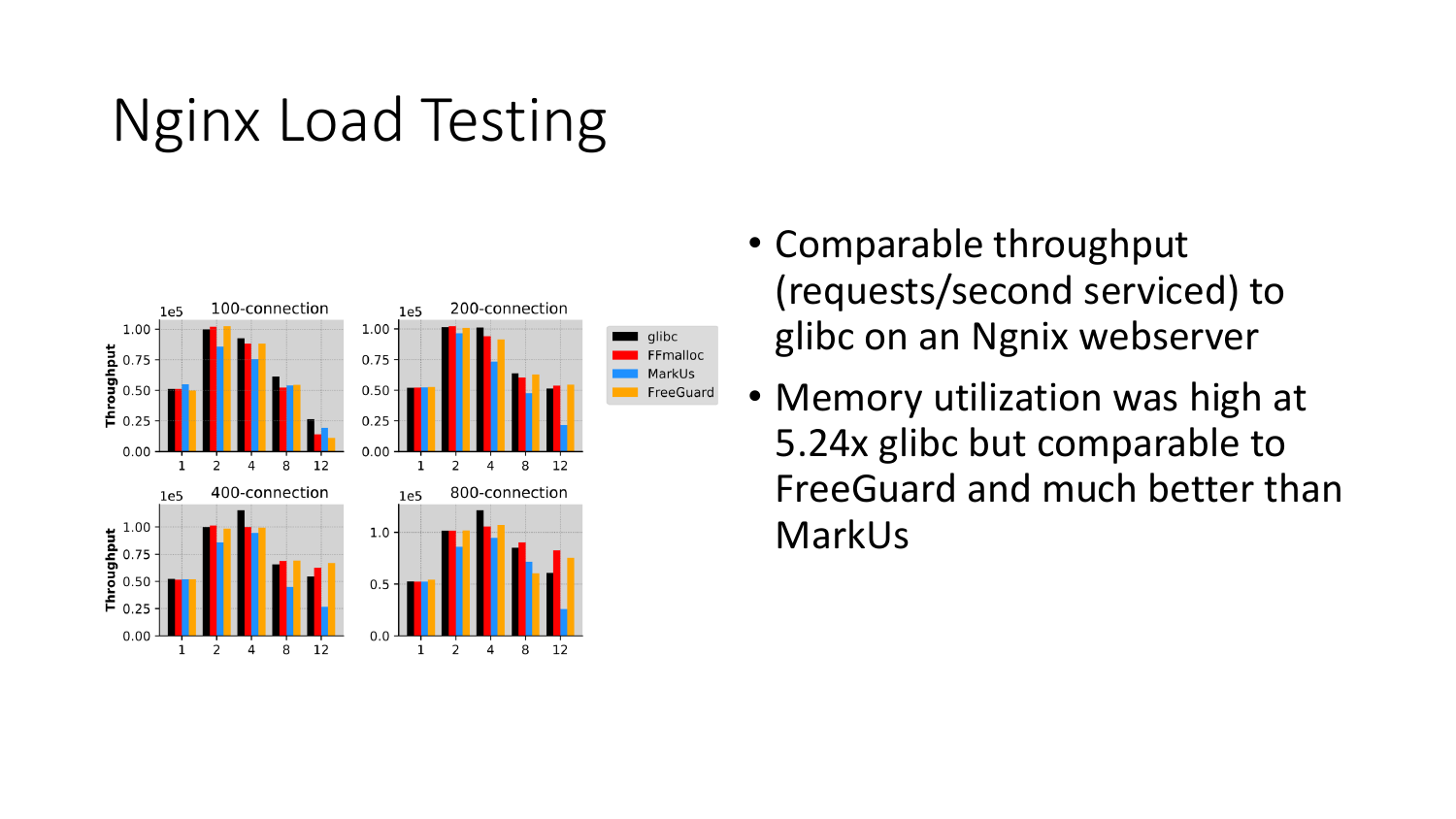### Contrasts with Related Work

- Probabilistic reuse may be of limited value
	- Multiple chances if bug is network visible
	- Hard to reason about
- Pointer tracking generally too expensive
- Does not require recompiling
- FFmalloc has a hard guarantee that is easy to reason about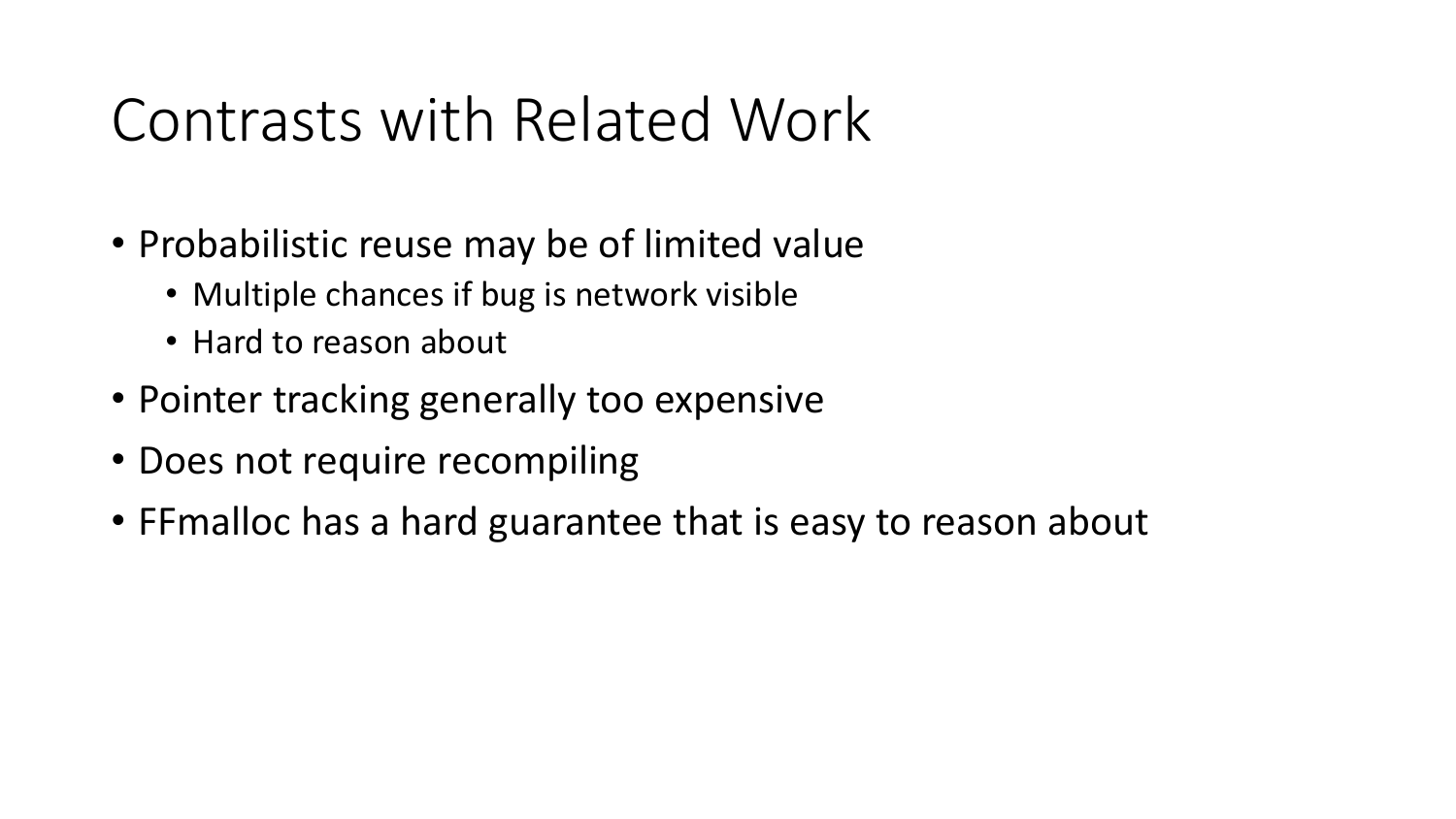## Summary

- UAF bugs are still significant.
	- Vulnerable code bases include operating systems, browsers, and even the runtimes of many memory safe languages
- One-time-allocation is effective and simple to implement
- Concerns about OTA CPU and memory inefficiency can be addressed through smart design